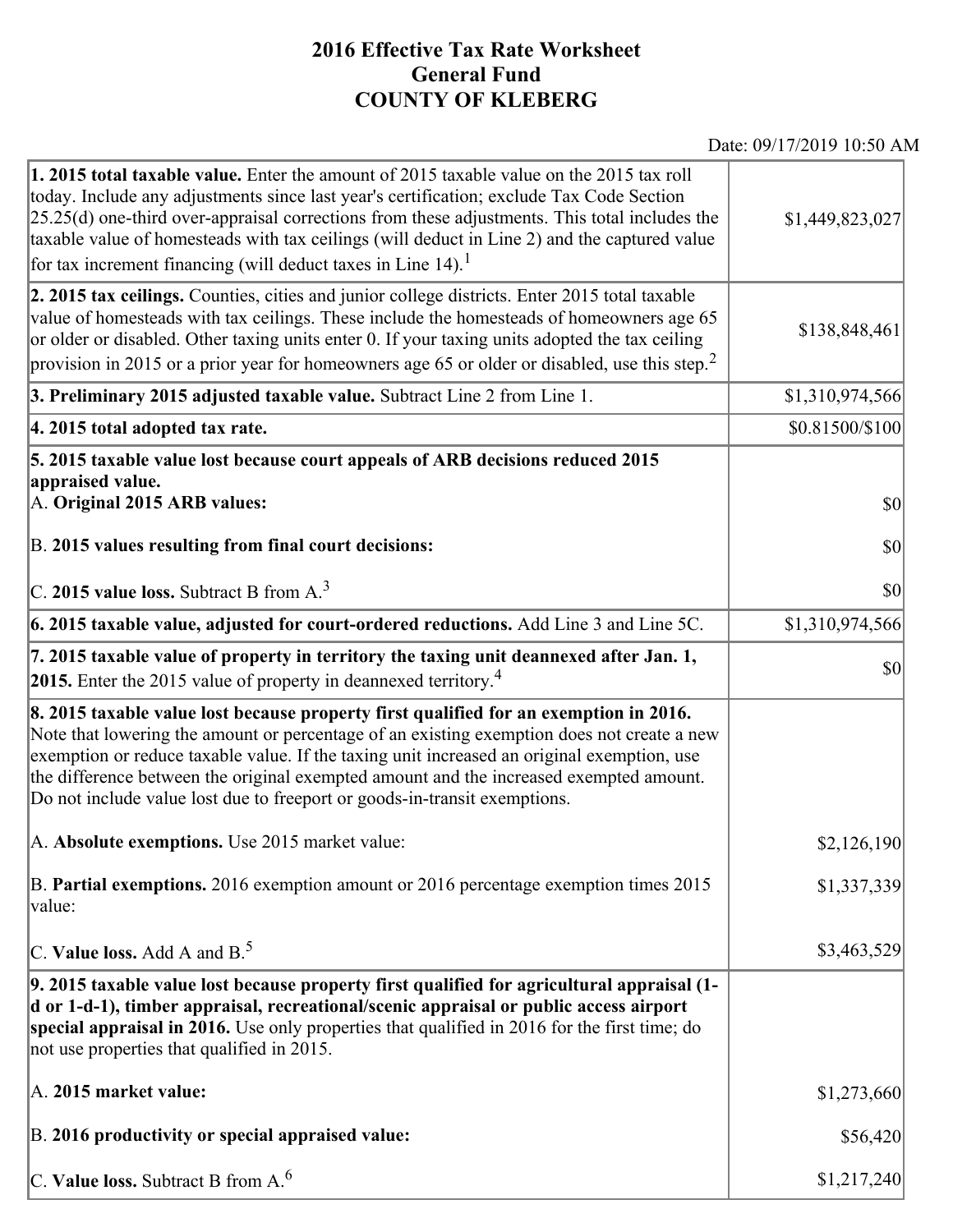| 10. Total adjustments for lost value. Add lines 7, 8C and 9C.                                                                                                                                                                                                                                                                                                                                                                                                                                                                                                                                                                                                                                                            | \$4,680,769     |
|--------------------------------------------------------------------------------------------------------------------------------------------------------------------------------------------------------------------------------------------------------------------------------------------------------------------------------------------------------------------------------------------------------------------------------------------------------------------------------------------------------------------------------------------------------------------------------------------------------------------------------------------------------------------------------------------------------------------------|-----------------|
| 11. 2015 adjusted taxable value. Subtract Line 10 from Line 6.                                                                                                                                                                                                                                                                                                                                                                                                                                                                                                                                                                                                                                                           | \$1,306,293,797 |
| 12. Adjusted 2015 taxes. Multiply Line 4 by Line 11 and divide by \$100.                                                                                                                                                                                                                                                                                                                                                                                                                                                                                                                                                                                                                                                 | \$10,646,294    |
| 13. Taxes refunded for years preceding tax year 2015. Enter the amount of taxes refunded<br>by the taxing unit for tax years preceding tax year 2015. Types of refunds include court<br>decisions, Tax Code Section 25.25(b) and (c) corrections and Tax Code Section 31.11<br>payment errors. Do not include refunds for tax year 2015. This line applies only to tax years<br>preceding tax year $2015.7$                                                                                                                                                                                                                                                                                                              | \$9,016         |
| 14. Taxes in tax increment financing (TIF) for tax year 2015. Enter the amount of taxes<br>paid into the tax increment fund for a reinvestment zone as agreed by the taxing unit. If the<br>taxing unit has no 2016 captured appraised value in Line 16D, enter $08$                                                                                                                                                                                                                                                                                                                                                                                                                                                     | $ 10\rangle$    |
| 15. Adjusted 2015 taxes with refunds and TIF adjustment. Add Lines 12 and 13, subtract<br>Line $149$                                                                                                                                                                                                                                                                                                                                                                                                                                                                                                                                                                                                                     | \$10,655,310    |
| 16. Total 2016 taxable value on the 2016 certified appraisal roll today. This value<br>includes only certified values and includes the total taxable value of homesteads with tax<br>ceilings (will deduct in Line 18). These homesteads include homeowners age 65 or older or<br>disabled. <sup>10</sup>                                                                                                                                                                                                                                                                                                                                                                                                                |                 |
| A. Certified values:                                                                                                                                                                                                                                                                                                                                                                                                                                                                                                                                                                                                                                                                                                     | \$1,425,469,322 |
| B. Counties: Include railroad rolling stock values certified by the Comptroller's office:                                                                                                                                                                                                                                                                                                                                                                                                                                                                                                                                                                                                                                | \$2,613,539     |
| C. Pollution control exemption: Deduct the value of property exempted for the current tax<br>year for the first time as pollution control property:                                                                                                                                                                                                                                                                                                                                                                                                                                                                                                                                                                      | $ 10\rangle$    |
| D. Tax increment financing: Deduct the 2016 captured appraised value of property taxable<br>by a taxing unit in a tax increment financing zone for which the 2016 taxes will be deposited<br>into the tax increment fund. Do not include any new property value that will be included in<br>Line 21 below.                                                                                                                                                                                                                                                                                                                                                                                                               | $ 10\rangle$    |
| <b>E. Total 2016 value.</b> Add A and B, then subtract C and D.                                                                                                                                                                                                                                                                                                                                                                                                                                                                                                                                                                                                                                                          | \$1,428,082,861 |
| $ 17.$ Total value of properties under protest or not included on certified appraisal roll. $^{12}$                                                                                                                                                                                                                                                                                                                                                                                                                                                                                                                                                                                                                      |                 |
| A. 2016 taxable value of properties under protest. The chief appraiser certifies a list of<br>properties still under ARB protest. The list shows the appraisal district's value and the<br>taxpayer's claimed value, if any, or an estimate of the value if the taxpayer wins. For each of<br>the properties under protest, use the lowest of these values. Enter the total value. <sup>13</sup>                                                                                                                                                                                                                                                                                                                         | \$1,584,250     |
| B. 2016 value of properties not under protest or included on certified appraisal roll.<br>The chief appraiser gives taxing units a list of those taxable properties that the chief<br>appraiser knows about, but are not included in the appraisal roll certification. These<br>properties also are not on the list of properties that are still under protest. On this list of<br>properties, the chief appraiser includes the market value, appraised value and exemptions for<br>the preceding year and a reasonable estimate of the market value, appraised value and<br>exemptions for the current year. Use the lower market, appraised or taxable value (as<br>appropriate). Enter the total value. <sup>14</sup> | \$25,300        |
| C. Total value under protest or not certified: Add A and B.                                                                                                                                                                                                                                                                                                                                                                                                                                                                                                                                                                                                                                                              | \$1,609,550     |
| 18. 2016 tax ceilings. Counties, cities and junior colleges enter 2016 total taxable value of<br>homesteads with tax ceilings. These include the homesteads of homeowners age 65 or older                                                                                                                                                                                                                                                                                                                                                                                                                                                                                                                                | \$143,921,862   |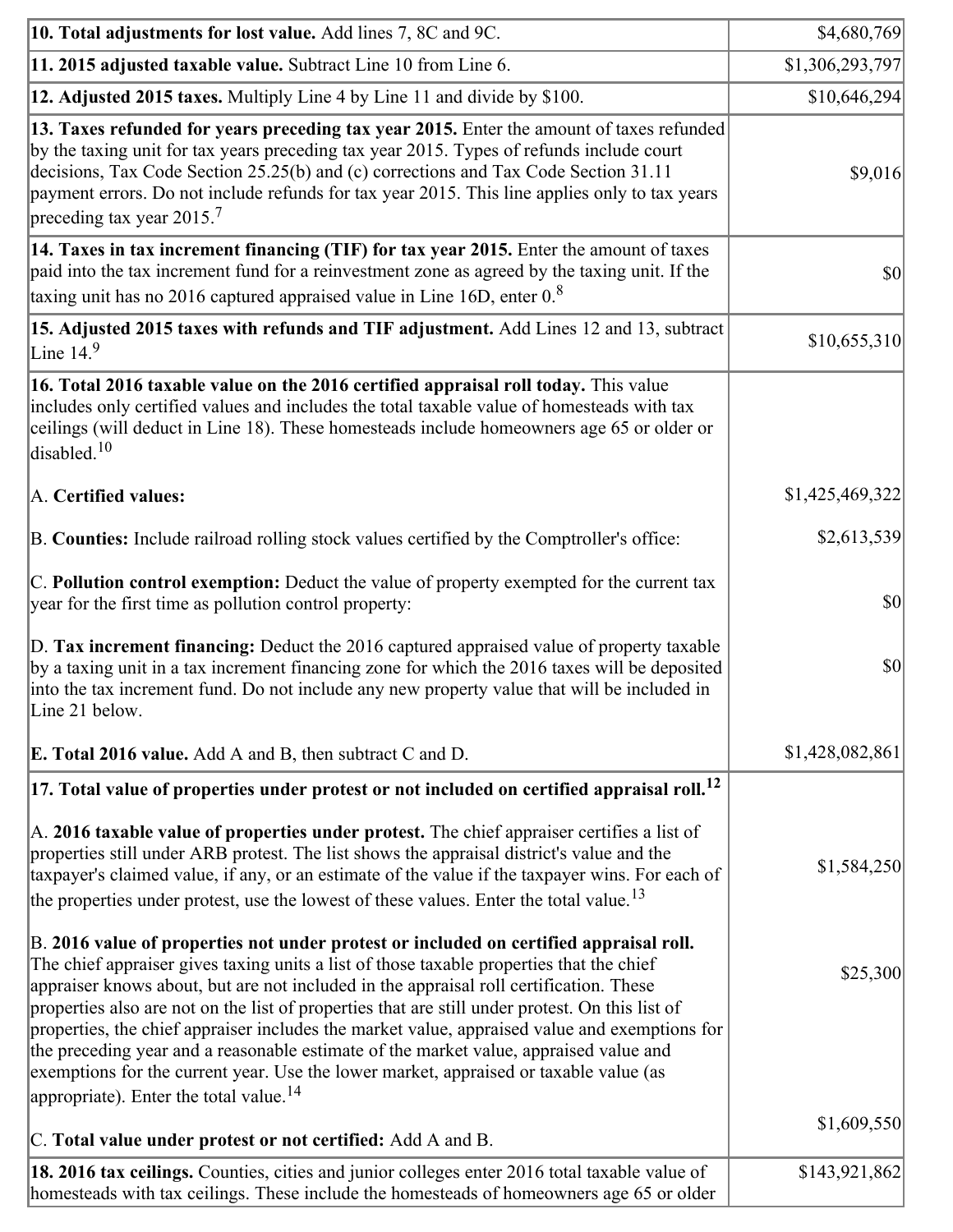| or disabled. Other taxing units enter 0. If your taxing units adopted the tax ceiling provision<br>$\left  \text{in } 2015 \text{ or a prior year for home owners age } 65 \text{ or older or disabled, use this step.} \right ^{15}$                                                                                                                                                                                                                                                                                                                                                                                                        |                 |
|----------------------------------------------------------------------------------------------------------------------------------------------------------------------------------------------------------------------------------------------------------------------------------------------------------------------------------------------------------------------------------------------------------------------------------------------------------------------------------------------------------------------------------------------------------------------------------------------------------------------------------------------|-----------------|
| 19. 2016 total taxable value. Add Lines 16E and 17C. Subtract Line 18.                                                                                                                                                                                                                                                                                                                                                                                                                                                                                                                                                                       | \$1,285,770,549 |
| 20. Total 2016 taxable value of properties in territory annexed after Jan. 1, 2015.<br>Include both real and personal property. Enter the 2016 value of property in territory<br>$\vert$ annexed. <sup>16</sup>                                                                                                                                                                                                                                                                                                                                                                                                                              | \$0             |
| 21. Total 2016 taxable value of new improvements and new personal property located<br>in new improvements. New means the item was not on the appraisal roll in 2015. An<br>improvement is a building, structure, fixture or fence erected on or affixed to land. New<br>additions to existing improvements may be included if the appraised value can be<br>determined. New personal property in a new improvement must have been brought into the<br>taxing unit after Jan. 1, 2015, and be located in a new improvement. New improvements do<br>include property on which a tax abatement agreement has expired for $2016$ . <sup>17</sup> | \$34,547,156    |
| 22. Total adjustments to the 2016 taxable value. Add Lines 20 and 21.                                                                                                                                                                                                                                                                                                                                                                                                                                                                                                                                                                        | \$34,547,156    |
| 23. 2016 adjusted taxable value. Subtract Line 22 from Line 19.                                                                                                                                                                                                                                                                                                                                                                                                                                                                                                                                                                              | \$1,251,223,393 |
| <b>24. 2016 effective tax rate.</b> Divide Line 15 by Line 23 and multiply by $$100$ . <sup>18</sup>                                                                                                                                                                                                                                                                                                                                                                                                                                                                                                                                         | \$0.85159/\$100 |
| <b>25. COUNTIES ONLY.</b> Add together the effective tax rates for each type of tax the county<br>levies. The total is the $2016$ county effective tax rate. <sup>19</sup>                                                                                                                                                                                                                                                                                                                                                                                                                                                                   | \$0.85159/\$100 |

A county, city or hospital district that adopted the additional sales tax in November 2015 or in May 2016 must adjust its effective tax rate. The Additional Sales Tax Rate Worksheet sets out this adjustment. Do not forget to complete the Additional Sales Tax Rate Worksheet if the taxing unit adopted the additional sales tax on these dates.

<sup>1</sup>Tex. Tax Code Section  $26.012(14)$ <sup>2</sup>Tex. Tax Code Section  $26.012(14)$  $3$ Tex. Tax Code Section 26.012(13)  ${}^{4}$ Tex. Tax Code Section 26.012(15)  $5$ Tex. Tax Code Section 26.012(15)  ${}^{6}$ Tex. Tax Code Section 26.012(15)  $7$ Tex. Tax Code Section 26.012(13)  ${}^{8}$ Tex. Tax Code Section 26.03(c)

- $^{9}$ Tex. Tax Code Section 26.012(13)
- $10$ Tex. Tax Code Section 26.012(15)
- <sup>11</sup>Tex. Tax Code Section  $26.03(c)$
- <sup>12</sup>Tex. Tax Code Section  $26.01(c)$
- <sup>13</sup>Tex. Tax Code Section 26.04 and 26.041
- <sup>14</sup>Tex. Tax Code Section 26.04 and 26.041
- $15$ Tex. Tax Code Section 26.012(6)
- <sup>16</sup>Tex. Tax Code Section  $26.012(17)$
- <sup>17</sup>Tex. Tax Code Section  $26.012(17)$
- ${}^{18}$ Tex. Tax Code Section 26.04(c)
- <sup>19</sup>Tex. Tax Code Section 26.04(d)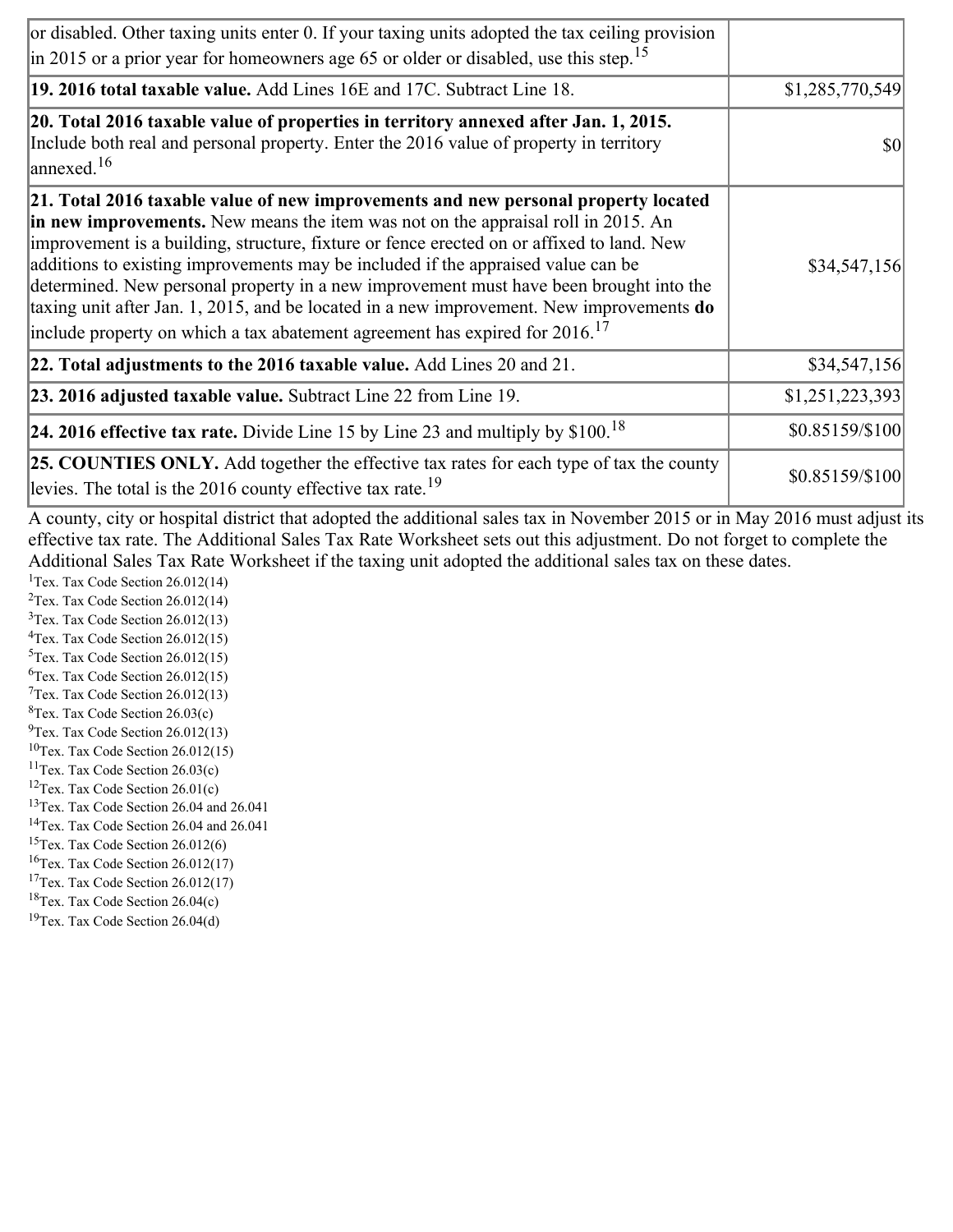## **2016 Rollback Tax Rate Worksheet General Fund COUNTY OF KLEBERG**

Date: 09/17/2019

| 26. 2015 maintenance and operations (M&O) tax rate.                                                                                                                                                                                                                                                                                                                                                                                                                                                                                                                                                                                                                     | $$0.78241/\$100$                    |
|-------------------------------------------------------------------------------------------------------------------------------------------------------------------------------------------------------------------------------------------------------------------------------------------------------------------------------------------------------------------------------------------------------------------------------------------------------------------------------------------------------------------------------------------------------------------------------------------------------------------------------------------------------------------------|-------------------------------------|
| $ 27.2015$ adjusted taxable value. Enter the amount from Line 11.                                                                                                                                                                                                                                                                                                                                                                                                                                                                                                                                                                                                       | \$1,306,293,797                     |
| 28. 2015 M&O taxes.                                                                                                                                                                                                                                                                                                                                                                                                                                                                                                                                                                                                                                                     |                                     |
|                                                                                                                                                                                                                                                                                                                                                                                                                                                                                                                                                                                                                                                                         |                                     |
| A. Multiply Line 26 by Line 27 and divide by $$100$ .                                                                                                                                                                                                                                                                                                                                                                                                                                                                                                                                                                                                                   | \$10,220,573                        |
| B. Cities, counties and hospital districts with additional sales tax: Amount of additional<br>sales tax collected and spent on M&O expenses in 2015. Enter amount from full year's sales<br>tax revenue spent for M&O in 2015 fiscal year, if any. Other taxing units enter 0. Counties<br>exclude any amount that was spent for economic development grants from the amount of<br>sales tax spent.                                                                                                                                                                                                                                                                     | \$1,860,163                         |
| C. Counties: Enter the amount for the state criminal justice mandate. If second or later year,<br>the amount is for increased cost above last year's amount. Other taxing units enter 0.                                                                                                                                                                                                                                                                                                                                                                                                                                                                                | $ 10\rangle$                        |
| D. Transferring function: If discontinuing all of a department, function or activity and<br>transferring it to another taxing unit by written contract, enter the amount spent by the taxing<br>unit discontinuing the function in the 12 months preceding the month of this calculation. If<br>the taxing unit did not operate this function for this 12-month period, use the amount spent<br>in the last full fiscal year in which the taxing unit operated the function. The taxing unit<br>discontinuing the function will subtract this amount in H below. The taxing unit receiving<br>the function will add this amount in H below. Other taxing units enter 0. | $ 10\rangle$                        |
| E. Taxes refunded for years preceding tax year 2015: Enter the amount of M&O taxes<br>refunded in the preceding year for taxes before that year. Types of refunds include court<br>decisions, Section 25.25(b) and (c) corrections and Section 31.11 payment errors. Do not<br>include refunds for tax year 2015. This line applies only to tax years preceding tax year<br> 2015.                                                                                                                                                                                                                                                                                      | \$8,661                             |
| F. Enhanced indigent health care expenditures: Enter the increased amount for the<br>current year's enhanced indigent health care expenditures above the preceding tax year's<br>enhanced indigent health care expenditures, less any state assistance.                                                                                                                                                                                                                                                                                                                                                                                                                 | $\vert \mathbf{S} \mathbf{0} \vert$ |
| G. Taxes in TIF: Enter the amount of taxes paid into the tax increment fund for a<br>reinvestment zone as agreed by the taxing unit. If the taxing unit has no 2016 captured<br>appraised value in Line 16D, enter 0.                                                                                                                                                                                                                                                                                                                                                                                                                                                   | $ 10\rangle$                        |
| H. Adjusted M&O Taxes. Add A, B, C, E and F. For taxing unit with D, subtract if<br>discontinuing function and add if receiving function. Subtract G.                                                                                                                                                                                                                                                                                                                                                                                                                                                                                                                   | \$12,089,397                        |
| 29. 2016 adjusted taxable value. Enter Line 23 from the Effective Tax Rate Worksheet.                                                                                                                                                                                                                                                                                                                                                                                                                                                                                                                                                                                   | \$1,251,223,393                     |
| 30. 2016 effective maintenance and operations rate. Divide Line 28H by Line 29 and<br>multiply by \$100.                                                                                                                                                                                                                                                                                                                                                                                                                                                                                                                                                                | \$0.96621/\$100                     |
| 31. 2016 rollback maintenance and operation rate. Multiply Line 30 by 1.08.                                                                                                                                                                                                                                                                                                                                                                                                                                                                                                                                                                                             | \$1.04350/\$100                     |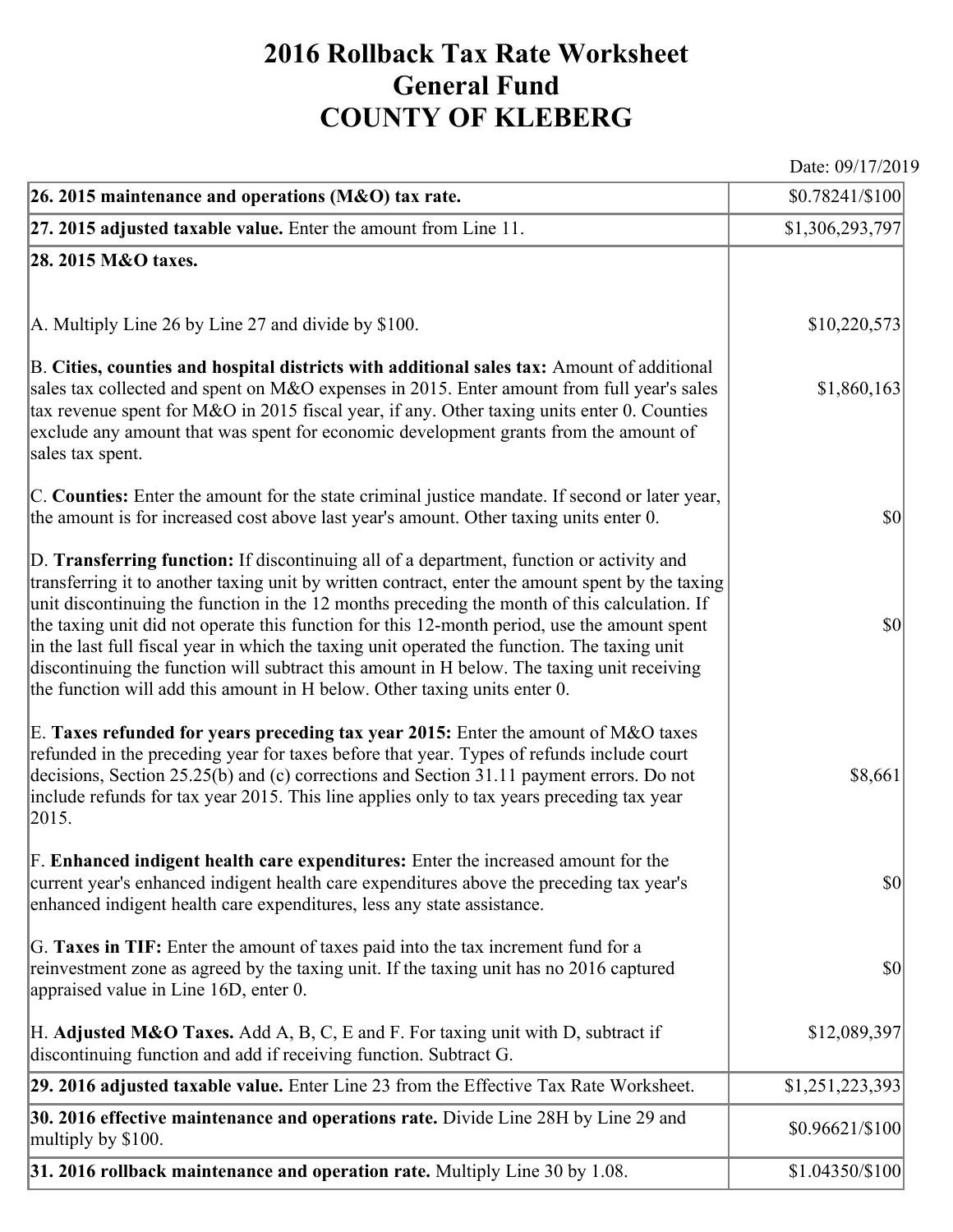| 32. Total 2016 debt to be paid with property taxes and additional sales tax revenue.<br>"Debt" means the interest and principal that will be paid on debts that:<br>$(1)$ are paid by property taxes,<br>$(2)$ are secured by property taxes,<br>$(3)$ are scheduled for payment over a period longer than one year and                          |                 |
|--------------------------------------------------------------------------------------------------------------------------------------------------------------------------------------------------------------------------------------------------------------------------------------------------------------------------------------------------|-----------------|
| (4) are not classified in the taxing unit's budget as $M&O$ expenses                                                                                                                                                                                                                                                                             |                 |
| A. Debt also includes contractual payments to other taxing units that have incurred debts on<br>behalf of this taxing unit, if those debts meet the four conditions above. Include only<br>amounts that will be paid from property tax revenue. Do not include appraisal district budget<br>payments. List the debt in Schedule B: Debt Service. | \$434,701       |
| B. Subtract unencumbered fund amount used to reduce total debt.                                                                                                                                                                                                                                                                                  | \$0             |
| C. Subtract <b>amount paid</b> from other resources.                                                                                                                                                                                                                                                                                             |                 |
| D. Adjusted debt. Subtract B and C from A.                                                                                                                                                                                                                                                                                                       | \$0             |
|                                                                                                                                                                                                                                                                                                                                                  | \$434,701       |
| 33. Certified 2015 excess debt collections. Enter the amount certified by the collector.                                                                                                                                                                                                                                                         | \$0             |
| 34. Adjusted 2016 debt. Subtract Line 33 from Line 32D.                                                                                                                                                                                                                                                                                          | \$434,701       |
| 35. Certified 2016 anticipated collection rate. Enter the rate certified by the collector. If<br>the rate is 100 percent or greater, enter 100 percent.                                                                                                                                                                                          | 100.00%         |
| 36. 2016 debt adjusted for collections. Divide Line 34 by Line 35                                                                                                                                                                                                                                                                                | \$434,701       |
| 37. 2016 total taxable value. Enter the amount on Line 19.                                                                                                                                                                                                                                                                                       | \$1,285,770,549 |
| <b>38. 2016 debt tax rate.</b> Divide Line 36 by Line 37 and multiply by \$100.                                                                                                                                                                                                                                                                  | \$0.03380/\$100 |
| <b>39. 2016 rollback tax rate.</b> Add Lines 31 and 38.                                                                                                                                                                                                                                                                                          | \$1.07730/\$100 |
| 40. COUNTIES ONLY. Add together the rollback tax rates for each type of tax the county<br>levies. The total is the 2016 county rollback tax rate.                                                                                                                                                                                                | \$1.07730/\$100 |

A taxing unit that adopted the additional sales tax must complete the lines for the Additional Sales Tax Rate. A taxing unit seeking additional rollback protection for pollution control expenses completes the Additional Rollback Protection for Pollution Control.